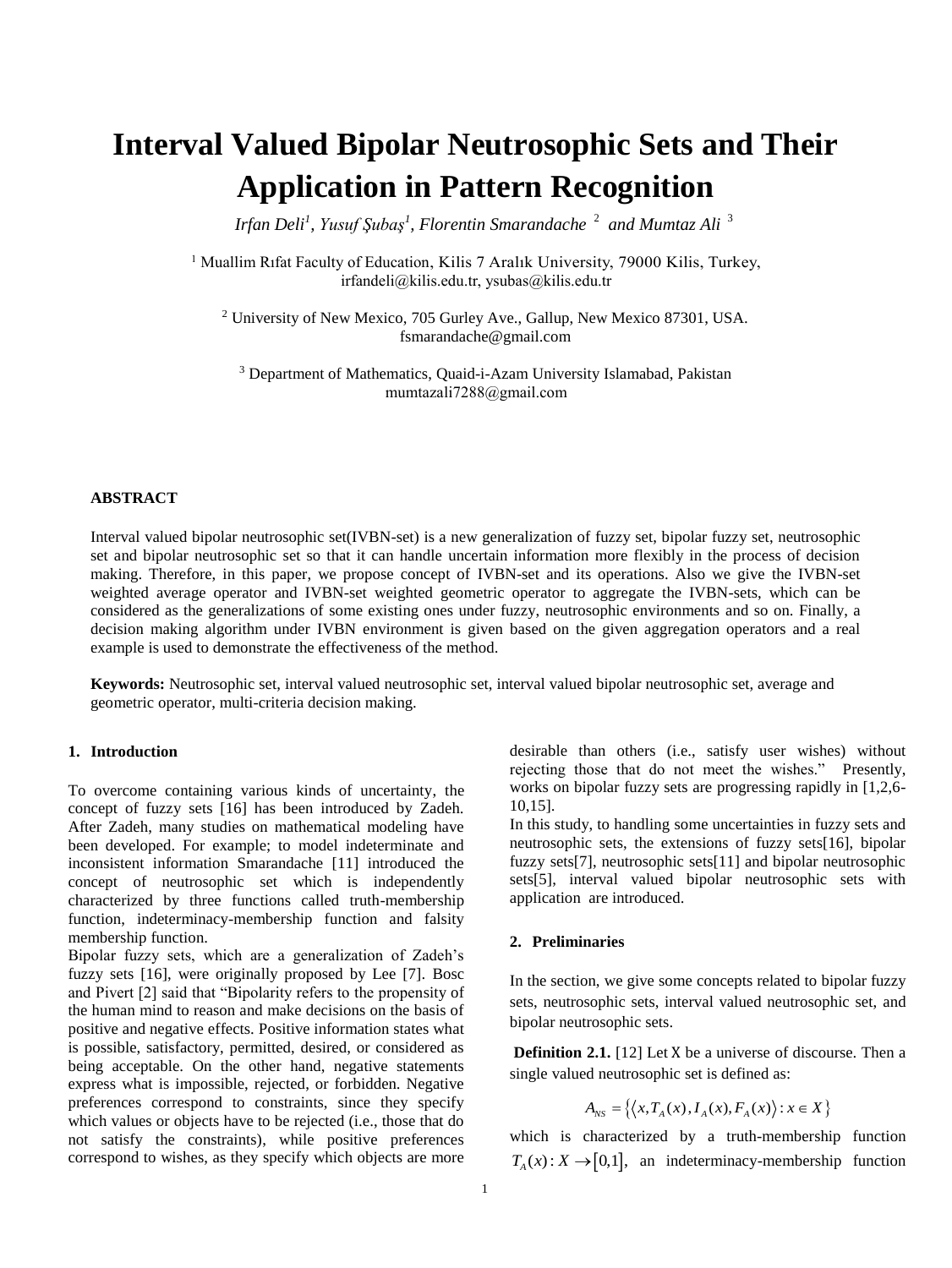$I_A(x): X \to [0,1]$ , and a falsity-membership function  $F_A(x): X \to [0,1]$ . There is not restriction on the sum of  $T_A(x)$ ,  $I_A(x)$ , and  $F_A(x)$  so  $0 \le T_A(x) \le I_A(x) \le F_A(x) \le 3$ .

**Definition 2.2.** [13] Let  $X$ , be a space of points (objects) with generic elements in  $X$ , denoted by  $x$ . An interval valued neutrosophic set (for short IVNS)  $A$  in  $X$ , is characterized by truth-membership function  $T_A(x)$ , indeteminacy-membership function  $I_A(x)$ , and falsitymembership function  $F_A(x)$ . For each point x in X, we have that  $T_A(x), I_A(x), F_A(x) \subseteq [0,1]$ .

For two IVNS

$$
A_{IVNS} = \left\{ \left\langle x, \left[ \inf T_A(x), \sup T_A(x) \right], \left[ \inf I_A(x), \sup I_A(x) \right], \right\}
$$
  

$$
\left[ \inf F_A(x), \sup F_A(x) \right] \right\} : x \in X \right\}
$$

and

 $B_{NNS} = \Big\{ \Big\langle x, \Big[ \inf T_B(x), \sup T_B(x) \Big], \Big[ \inf T_B(x), \sup T_B(x) \Big],$  $\left[ \inf F_n(x), \sup F_n(x) \right]$ :  $x \in X$ 

Then,

- 1.  $A_{IVNS} \subseteq B_{IVNS}$  if and only if  $\inf T_a(x) \leq \inf T_a(x)$ ,  $\sup T_a(x) \leq \sup T_a(x)$ ,  $\inf I_a(x) \ge \inf I_a(x)$ ,  $\sup I_a(x) \ge \sup I_a(x)$ ,  $\sup F_{A}(x) \geq \sup F_{B}(x), \sup F_{A}(x) \geq \sup F_{B}(x)$ for all  $x \in X$ .
- 2.  $A_{IVNS} = B_{IVNS}$  if and only if  $\inf T_a(x) = \inf T_a(x), \quad \sup T_a(x) = \sup T_a(x),$  $\inf I_a(x) = \inf I_a(x), \ \sup I_a(x) = \sup I_a(x),$  $\sup F_{A}(x) = \sup F_{B}(x), \sup F_{A}(x) = \sup F_{B}(x)$ for any  $x \in X$ .
- 3.  $A_{IVNS}^C$  if and only if  $A_{NNS}^{\quad C} = \left\{ \left( x, \left[ \inf F_A(x), \sup F_A(x) \right], \left[ 1 - \sup I_A(x) \right], \right. \right\}$  $1 - \inf I_a(x)$ ,  $\left[ \inf T_a(x), \sup T_a(x) \right]$ :  $x \in X$
- 4.  $A_{IVNS} \cap B_{IVNS}$  if and only if  $A_{NNS} \cap B_{NNS} = \left\{ \left\langle x, \left[ \inf T_A(x) \wedge \inf T_B(x), \right] \right\rangle \right\}$  $\sup T_A(x) \wedge \sup T_B(x)$ ,  $\inf I_A(x) \vee \inf I_B(x)$ ,  $\sup I_a(x) \vee \sup I_p(x)$ ,  $\left[ \inf F_a(x) \vee \inf F_p(x) \right]$  $\sup F_{\lambda}(x) \vee \sup F_{\mu}(x)$  :  $x \in X$   $\}$
- 5.  $A_{IVNS} \cup B_{IVNS}$  if and only if  $A_{IVNS} \cup B_{IVNS} = \left\{ \left\langle x, \left[ \inf T_A(x) \vee \inf T_B(x) \right] \right\rangle \right\}$

 $\sup T_A(x) \vee \sup T_R(x)$ ,  $\int \inf I_A(x) \wedge \inf I_R(x)$ ,  $\sup I_a(x) \wedge \sup I_p(x)$ ,  $\left[ \inf F_a(x) \wedge \inf F_p(x) \right]$  $\sup F_{\lambda}(x) \wedge \sup F_{\kappa}(x)$  :  $x \in X$ 

**Definition 2.3**. [7] Let X be a non-empty set. Then, a bipolarvalued fuzzy set, denoted by  $A_{BF}$  is defined as;

$$
A_{BF} = \left\{ \left\langle x, \mu_B^+(x), \mu_B^-(x) \right\rangle : x \in X \right\}
$$

Where  $\mu_B^+(x): X \to [0,1]$  and  $\mu_B^-(x): X \to [0,1]$ . The positive membership degree  $\mu^*_B(x)$  denotes the satisfaction degree of an element x to the property corresponding to  $A_{BF}$ and the negative membership degree  $\mu_{\overline{B}}(x)$  denotes the satisfaction degree of  $x$  to some implicit counter property of  $A_{BF}$ .

**Definition 2.4.** [5] A bipolar neutrosophic set A in X is defined as an object of the form

$$
A = \left\{ \left\langle x, T^{+}(x), I^{+}(x), F^{+}(x), T^{-}(x), I^{-}(x), F^{-}(x) \right\rangle : x \in X \right\},\
$$

where  $T^+, I^+, F^+ : X \to [1,0]$  and  $T^-, I^-, F^- : X \to [-1,0]$ .

The positive membership degree  $T^+(x)$ ,  $I^+(x)$ ,  $F^+(x)$  denotes the truth membership, indeterminate membership and false membership of an element  $x \in X$  corresponding to a bipolar neutrosophic set *A* and the negative membership degree  $T^-(x)$ ,  $I^-(x)$ ,  $F^-(x)$  denotes the truth membership, indeterminate membership and false membership of an element  $x \in X$  to some implicit counter-property corresponding to a bipolar neutrosophic set *A* .

# **Definition 2.5.** [5] Let

$$
A_{i} = \left\{ \left\langle x, T_{i}^{+}(x), I_{i}^{+}(x), F_{i}^{+}(x), T_{i}^{-}(x), I_{i}^{-}(x), F_{i}^{-}(x) \right\rangle : x \in X \right\}
$$
  
and  

$$
A_{2} = \left\{ \left\langle x, T_{2}^{+}(x), I_{2}^{+}(x), F_{2}^{+}(x), T_{2}^{-}(x), I_{2}^{-}(x), F_{2}^{-}(x) \right\rangle : x \in X \right\}
$$

be two bipolar neutrosophic sets.

- 1. Then  $A_1 \subseteq A_2$  if and only if  $T^{+}_{-1}(x) \leq T^{+}_{2}(x)$   $I^{+}_{-1}(x) \leq I^{+}_{2}(x)$ ,  $F^{+}_{-1}(x) \geq F^{+}_{2}(x)$ , and  $T^{-}_{1}(x) \geq T^{-}_{2}(x)$ ,  $T^{-}_{1}(x) \geq T^{-}_{2}(x)$ ,  $F^{-}_{1}(x) \leq F^{-}_{2}(x)$ for all  $x \in X$ .
- 2. Then  $A_1 = A_2$  if and only if  $T_1^+(x) = T_2^+(x)$ ,  $T_1^+(x) = T_2^+(x)$ ,  $F_1^+(x) = F_2^+(x)$ and  $T_1^-(x) = T_2^-(x)$ ,  $T_1^-(x) = T_2^-(x)$ ,  $F_1^-(x) = F_2^-(x)$ for all  $x \in X$ .
- 3. Then their union is defined as: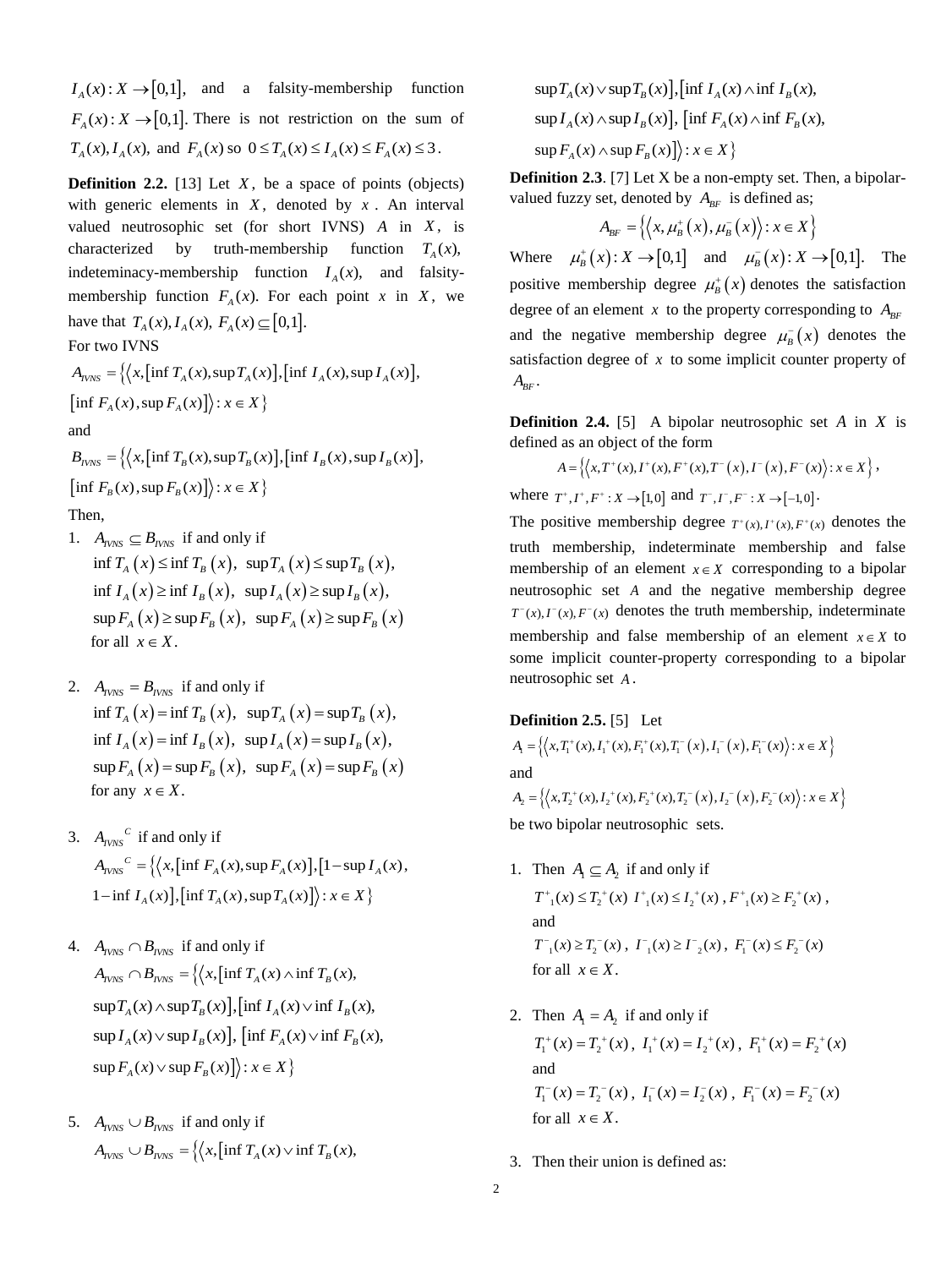$$
(A_1 \cup A_2)(x) =
$$
  
\n
$$
\left\{ \max \left\{ T_1^+(x), T_2^+(x) \right\}, \frac{I_1^+(x) + I_2^+(x)}{2}, \min \left\{ F_1^+(x), F_2^+(x) \right\}, \frac{\min \left\{ T_1^-(x), T_2^-(x) \right\}}{2}, \max \left\{ F_1^-(x), F_2^-(x) \right\} \right\}
$$
  
\nfor all  $x \in X$ .

- 4. Then their intersection is defined as:  $(A_1 \cap A_2)(x) =$  $\left\{\min\left\{T^+_1(x), T^+_2(x)\right\}, \frac{I^+_1(x) + I^+_2(x)}{2}, \max\left\{F^+_1(x), F^+_2(x)\right\},\right.$  $T_1^+(x)$ ,  $T_2^+(x)$ ,  $\frac{I_1^+(x) + I_2^+(x)}{I_1^+(x)}$ , max  $\{F_1^+(x)$ ,  $F_2^+(x)$  $\max\left\{T_1^-(x), T_2^-(x)\right\}, \frac{T_1^-(x) + T_2^-(x)}{2}, \min\left\{F_1^-(x), F_2^-(x)\right\}$  $T_1^-(x) \cdot T_2^-(x) \cdot \frac{I_1^-(x) + I_2^-(x)}{I_2^-(x)}$ , min  $\{F_1^-(x) \cdot F_2^-(x)$ for all  $x \in X$ .
- 5. Then the complement of  $A_1$  is denoted by  $A_1^c$  and is defined by

$$
T_{A_i^c}^+(x) = \{1^+\} - T_{A_i}^+(x), \quad I_{A_i^c}^+(x) = \{1^+\} - I_{A_i}^+(x),
$$
\n
$$
F_{A_i^c}^+(x) = \{1^+\} - F_{A_i}^+(x)
$$
\nand\n
$$
T_{A_i^c}^-(x) = \{1^-\} - T_{A_i}^-(x), \quad I_{A_i^c}^-(x) = \{1^-\} - I_{A_i}^-(x),
$$
\n
$$
F_{A_i^c}^-(x) = \{1^-\} - F_{A_i}^-(x),
$$
\nfor all  $x \in X$ .

**Definition 2.6.** [5] Let  $A_1 = \left\{ \left\langle x, T_1^+(x), I_1^+(x), F_1^+(x), T_1^-(x), I_1^-(x), F_1^-(x) \right\rangle : x \in X \right\}$ and

 $A_2 = \left\{ \left\langle x, T_2^+(x), I_2^+(x), F_2^+(x), T_2^-(x), I_2^-(x), F_2^-(x) \right\rangle : x \in X \right\}$ 

be two bipolar neutrosophic number. Then the operations for these numbers are defined as below;

i. 
$$
\lambda A_1 = \langle 1 - (1 - T_1^+)^{\lambda}, (I_1^+)^{\lambda}, (F_1^+)^{\lambda}, -(-T_1^-)^{\lambda}, -(-I_1^-)^{\lambda}, -(-I_1^-)^{\lambda}, -(-I_1^-)^{\lambda}, -(-I_1^-)^{\lambda}, 1 - (1 - I_1^+)^{\lambda}, 1 - (1 - F_1^+)^{\lambda}, -(-1 - (-I_1^-)^{\lambda}), -(-I_1^-)^{\lambda}, -(-F_1^-)^{\lambda}, -(-F_1^-)^{\lambda}, -(-I_1^- - I_1^- - I_2^- - I_1^+ - I_2^+ - I_1^+ - I_2^+ - I_1^+ - I_2^+ - I_1^- - I_2^- - I_1^- - I_2^- - I_1^- - I_2^- - I_1^- - I_2^- - I_1^- - I_2^+ - I_1^+ - I_2^+ - I_1^+ - I_2^+ - I_1^+ - I_2^+ - I_1^+ - I_2^+ - I_1^+ - I_2^+ - I_1^+ - I_2^+ - I_1^+ - I_2^+ - I_1^+ - I_2^+ - I_1^+ - I_2^+ - I_1^+ - I_2^+ - I_1^+ - I_2^+ - I_1^+ - I_2^+ - I_1^+ - I_2^+ - I_1^+ - I_2^+ - I_1^+ - I_2^+ - I_1^+ - I_2^+ - I_1^+ - I_2^+ - I_1^+ - I_2^+ - I_1^+ - I_2^+ - I_1^+ - I_2^+ - I_1^+ - I_2^+ - I_1^+ - I_2^+ - I_1^+ - I_2^+ - I_1^+ - I_2^+ - I_1^+ - I_2^+ - I_1^+ - I_2^+ - I_1^+ - I_2^+ - I_1^+ - I_2^+ - I_1^+ - I_2^+ - I_1^+ - I_2^+ - I_1^+ - I_2^+ - I_1^+ - I_2^+ - I_1^+ - I_2^+ - I_1^+ - I_2^+ - I_1^+ - I_2^+ - I_1^+ - I_2^+ - I_1^+ - I_2^+ - I_1^+ - I_2^+ - I_1^+ - I_2^+ - I_1^+ - I_2^+ - I_1^+ - I_2^+
$$

# **Definition 2.7.** [5] Let

$$
\widetilde{a} = \left\{ \left\langle x, T^+(x), I^+(x), F^+(x), T^-(x), I^-(x), F^-(x) \right\rangle : x \in X \right\}
$$

be a bipolar neutrosophic number. Then, the score function *s*( $\tilde{a}$ ), accuracy function  $a(\tilde{a})$  and certainty function  $c(\tilde{a})$  of an NBN are defined as follows:

$$
s(\tilde{a}) = \frac{1}{6}(T^+ + 1 - I^+ + 1 - F^+ + 1 + T^- - I^- - F^-)
$$
  
\n
$$
a(\tilde{a}) = T^+ - F^+ + T^- - F^-
$$
  
\n
$$
c(\tilde{a}) = T^+ - F^-
$$

# **Definition 2.8.** [5] Let

$$
\tilde{a}_j = \left\langle T_j^+, I_j^+, F_j^+, T_j^-, I_j^-, F_j^-\right\rangle \left( j = 1, 2, ..., n \right)
$$

be a family of bipolar neutrosophic numbers. Then,

i.  $F_w : \mathfrak{S}_n \to \mathfrak{S}$  is called bipolar neutrosophic weighted average operator if it satisfies;

$$
F_{w}(\tilde{a}_{1}, \tilde{a}_{2},..., \tilde{a}_{n}) = \sum_{j=1}^{n} w_{j} \tilde{a}_{j}
$$
  
=  $\left\langle 1 - \prod_{j=1}^{n} (1 - T_{j}^{+})^{w_{j}}, \prod_{j=1}^{n} (T_{j}^{+})^{w_{j}} \prod_{j=1}^{n} (F_{j}^{+})^{w_{j}}, -\prod_{j=1}^{n} (-T_{j}^{-})^{w_{j}}, -\left(1 - \prod_{j=1}^{n} (1 - (-T_{j}^{-}))^{w_{j}}\right)\right\rangle$ 

where  $w_j$  is the weight of  $\tilde{a}_j$  ( $j = 1, 2, ..., n$ ),  $w_j \in [0,1]$ and  $\sum_{i=1}$  $\sum_{i=1}^{n} w_i = 1$ ∠ '' *j*<br>*j* =1  $\sum w_j = 1$ .

ii.  $H_w : \mathfrak{I}_n \to \mathfrak{I}$  is called bipolar neutrosophic weighted geometric operator if it satisfies;

$$
H_{w} (\tilde{a}_{1}, \tilde{a}_{2},..., \tilde{a}_{n}) = \prod_{j=1}^{n} \tilde{a}_{j}^{w_{j}}
$$
  
=  $\left\langle \left[ \prod_{j=1}^{n} (T_{j}^{+})^{w_{j}}, 1 - \prod_{j=1}^{n} (1 - T_{j}^{+})^{w_{j}}, 1 - \prod_{j=1}^{n} (1 - F_{j}^{+})^{w_{j}}, \right. \\ \left. - \left( 1 - \prod_{j=1}^{n} (1 - (-T_{j}^{-}))^{w_{j}} \right), - \prod_{j=1}^{n} (-T_{jL}^{-})^{w_{j}}, - \prod_{j=1}^{n} (-F_{j}^{-})^{w_{j}} \right\rangle \right\}$ 

where  $w_j$  is the weight of  $\tilde{a}_j$  ( $j = 1, 2, ..., n$ ),  $w_j \in [0,1]$ and  $\sum_{i=1}$  $\sum_{i=1}^{n} w_i = 1$ ∠ ″ *j*<br>*j* =1 *w*  $\sum_{j=1} w_j = 1$ .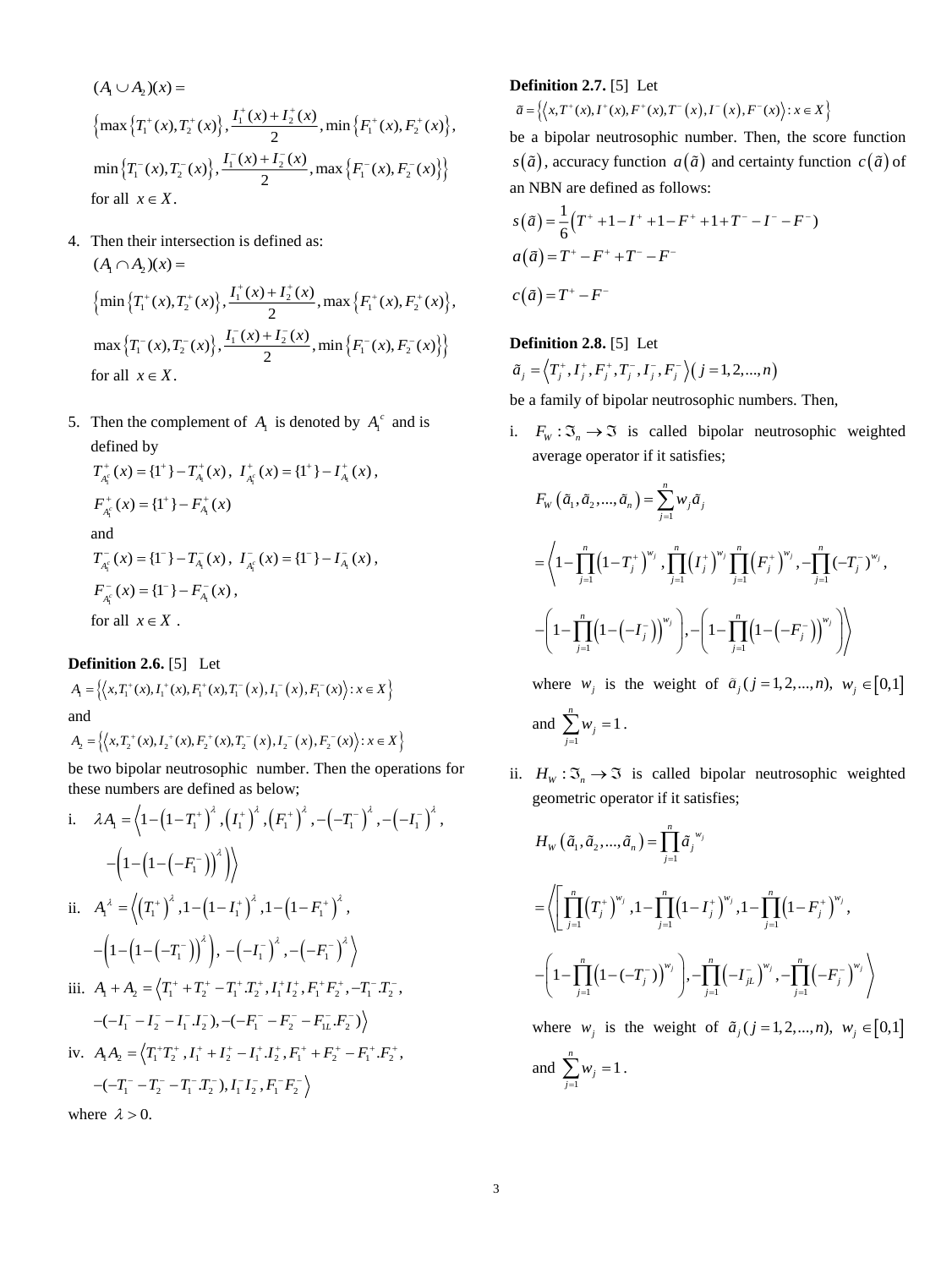#### **3. Interval Valued Bipolar Neutrosophic Set**

In this section we give concept of IVBN-set and its operations. Also we give the IVBN-set weighted average operator and IVBN-set weighted geometric operator with properties to aggregate the IVBN-sets based on the study given in [5].

**Definition 3.1.** A interval valued bipolar neutrosophic set *A* in *X* is defined as an object of the form

$$
A = \left\langle \left[ T_{\iota}^{+}(x), T_{\kappa}^{+}(x) \right], \left[ I_{\iota}^{+}(x), I_{\kappa}^{+}(x) \right], \left[ F_{L}^{+}(x), F_{R}^{+}(x) \right], \right\rangle
$$
  
\n
$$
\left[ T_{L}^{-}(x), T_{R}^{-}(x) \right], \left[ I_{L}^{-}(x), I_{R}^{-}(x) \right], \left[ F_{L}^{-}(x), F_{R}^{-}(x) \right] \right\rangle
$$
  
\nwhere  $T_{L}^{+}, T_{R}^{+}, I_{L}^{+}, I_{R}^{+}, F_{L}^{+}, F_{R}^{+}: X \rightarrow [0,1]$  and  $T_{L}^{-}, T_{R}^{-}, I_{L}^{-}, I_{R}^{-}, F_{L}^{-}, I_{R}^{-}, H_{L}^{-}, I_{R}^{-}$   
\n
$$
F_{L}^{-}, F_{R}^{-}: X \rightarrow [-1,0].
$$

**Example 3.2.** Let  $X = \{x_1, x_2, x_3\}$ . Then

$$
A = \begin{cases} \langle x_1, [0.3, 0.9], [0.1, 0.8], [0.2, 0.5], [-0.8, -0.7], [-0.5, -0.1], [-0.4, -0.3] \rangle, \\ \langle x_2, [0.3, 0.8], [0.3, 0.9], [0.1, 0.2], [-0.7, -0.6], [-0.6, -0.2], [-0.6, -0.2] \rangle, \\ \langle x_3, [0.4, 0.7], [0.5, 0.7], [0.3, 0.4], [-0.9, -0.5], [-0.4, -0.3], [-0.8, -0.1] \rangle \end{cases}
$$
is a interval valued bipolar neutrosophic subset of X.

**Theorem 3.3.** A interval valued bipolar neutrosophic set is the generalization of a bipolar fuzzy set and bipolar neutrosophic set.

Proof: Straightforward.

# **Definition 3.4.** Let

$$
A_{\rm I} = \left\langle \left[ T^+_{\rm IL}(x), T^+_{\rm IR}(x) \right], \left[ I^+_{\rm IL}(x), I^+_{\rm IR}(x) \right], \left[ F^+_{\rm IL}(x), F^+_{\rm IR}(x) \right],
$$

$$
\left[ T^+_{\rm IL}(x), T^+_{\rm IR}(x) \right], \left[ I^+_{\rm IL}(x), I^+_{\rm IR}(x) \right], \left[ F^+_{\rm IL}(x), F^+_{\rm IR}(x) \right] \right\rangle
$$

and

$$
A_2 = \left\langle \left[ T_{2L}^+(x), T_{2R}^+(x) \right], \left[ I_{2L}^+(x), I_{2R}^+(x) \right], \left[ F_{2L}^+(x), F_{2R}^+(x) \right], \left[ T_{2L}^-(x), T_{2R}^-(x) \right], \left[ I_{2L}^-(x), I_{2R}^-(x) \right], \left[ F_{2L}^-(x), F_{2R}^-(x) \right] \right\rangle
$$

be two interval valued bipolar neutrosophic sets.

1. Then  $A_1 \subseteq A_2$  if and only if

| $T_{\mu}^{+}(x) \leq T_{\mu}^{+}(x),$                                     | $T_{R}^{+}(x) \leq T_{2R}^{+}(x),$                                                                                                                  | $I_{\iota L}^+(x) \geq I_{\iota L}^+(x)$ ,      |
|---------------------------------------------------------------------------|-----------------------------------------------------------------------------------------------------------------------------------------------------|-------------------------------------------------|
| $I_{\frac{1}{2}}^{+}(x) \geq I_{\frac{2}{2R}}^{+}(x),$                    | $F_{1L}^+(x) \geq F_{2L}^+(x)$ ,                                                                                                                    | $F_{R}^{+}(x) \geq F_{2R}^{+}(x),$              |
| and                                                                       |                                                                                                                                                     |                                                 |
| $T_{\scriptscriptstyle\rm IL}^-(x) \leq T_{\scriptscriptstyle 2L}^-(x)$ , | $T_{\scriptscriptstyle{R}}^-(x) \leq T_{\scriptscriptstyle{2R}}^-(x), \qquad T_{\scriptscriptstyle{1L}}^-(x) \geq T_{\scriptscriptstyle{2L}}^-(x),$ |                                                 |
| $I_{R}^{-}(x) \geq I_{2R}^{-}(x),$                                        | $F_{\mu}^{-}(x) \geq F_{2\mu}^{-}(x),$                                                                                                              | $F_{\frac{1}{2R}}(x) \geq F_{\frac{2}{2R}}(x),$ |
| for all $x \in X$ .                                                       |                                                                                                                                                     |                                                 |
|                                                                           |                                                                                                                                                     |                                                 |

2. Then  $A_1 = A_2$  if and only if

$$
T_{iL}^{+}(x) = T_{2L}^{+}(x), \t T_{iR}^{+}(x) = T_{2R}^{+}(x), \t I_{iL}^{+}(x) = I_{2L}^{+}(x),
$$
  
\n
$$
I_{iR}^{+}(x) = I_{2R}^{+}(x), \t F_{iL}^{+}(x) = F_{2L}^{+}(x), \t F_{iR}^{+}(x) = F_{2R}^{+}(x),
$$
  
\nand  
\n
$$
T_{iL}^{-}(x) = T_{2L}^{-}(x), \t T_{iR}^{-}(x) = T_{2R}^{-}(x), \t I_{iL}^{-}(x) = I_{2L}^{-}(x),
$$
  
\n
$$
I_{iR}^{-}(x) = I_{2R}^{-}(x), \t F_{iL}^{-}(x) = F_{2L}^{-}(x), \t F_{iR}^{-}(x) = F_{2R}^{-}(x),
$$
  
\nfor all  $x \in X$ .

3. Then their union is defined as:

$$
(A_1 \cup A_2)(x) =
$$
\n
$$
\left[\max \left\{T_{i_L}^+(x), T_{i_L}^+(x)\right\}, \max \left\{T_{i_R}^+(x), T_{i_R}^+(x)\right\}\right],
$$
\n
$$
\left[\min \left\{I_{i_L}^+(x), I_{i_L}^+(x)\right\}, \min \left\{I_{i_R}^+(x), I_{i_R}^+(x)\right\}\right],
$$
\n
$$
\left[\min \left\{F_{i_L}^+(x), F_{i_L}^+(x)\right\}, \min \left\{F_{i_R}^+(x), F_{i_R}^+(x)\right\}\right],
$$
\n
$$
\left[\min \left\{T_{i_L}^-(x), T_{i_L}^-(x)\right\}, \min \left\{T_{i_R}^-(x), T_{i_R}^-(x)\right\}\right],
$$
\n
$$
\left[\max \left\{I_{i_L}^-(x), I_{i_L}^-(x)\right\}, \max \left\{I_{i_R}^-(x), I_{i_R}^-(x)\right\}\right],
$$
\n
$$
\left[\max \left\{F_{i_L}^-(x), F_{i_L}^-(x)\right\}, \max \left\{F_{i_R}^-(x), F_{i_R}^-(x)\right\}\right]
$$
\nfor all  $x \in X$ .

4. Then their intersection is defined as:

$$
(A_{1} \cap A_{2})(x) =
$$
\n
$$
\left[\min\left\{T_{i_{L}}^{+}(x), T_{i_{L}}^{+}(x)\right\}, \min\left\{T_{i_{R}}^{+}(x), T_{i_{R}}^{+}(x)\right\}\right],
$$
\n
$$
\left[\max\left\{I_{i_{L}}^{+}(x), I_{i_{L}}^{+}(x)\right\}, \max\left\{I_{i_{R}}^{+}(x), I_{i_{R}}^{+}(x)\right\}\right],
$$
\n
$$
\left[\max\left\{F_{i_{L}}^{+}(x), F_{i_{L}}^{+}(x)\right\}, \max\left\{F_{i_{R}}^{+}(x), F_{i_{R}}^{+}(x)\right\}\right],
$$
\n
$$
\left[\max\left\{T_{i_{L}}^{-}(x), T_{i_{L}}^{-}(x)\right\}, \max\left\{T_{i_{R}}^{-}(x), T_{i_{R}}^{-}(x)\right\}\right],
$$
\n
$$
\left[\min\left\{I_{i_{L}}^{-}(x), I_{i_{L}}^{-}(x)\right\}, \min\left\{I_{i_{R}}^{-}(x), I_{i_{R}}^{-}(x)\right\}\right],
$$
\n
$$
\left[\min\left\{F_{i_{L}}^{-}(x), F_{i_{L}}^{-}(x)\right\}, \min\left\{F_{i_{R}}^{-}(x), F_{i_{R}}^{-}(x)\right\}\right]
$$
\nfor all  $x \in X$ .

5. Then the complement of  $A_1$  is denoted by  $A_1^c$  and is defined by

$$
T_{1L^c}^+(x) = \left\{1^+\right\} - T_{1R}^+(x), \quad T_{1R}^+(x) = \left\{1^+\right\} - T_{1L}^+(x),
$$
  
\n
$$
I_{1L^c}^+(x) = \left\{1^+\right\} - I_{1R}^+(x), \quad I_{1R}^+(x) = \left\{1^+\right\} - I_{1L}^+(x),
$$
  
\n
$$
F_{1L^c}^+(x) = \left\{1^+\right\} - F_{1R}^+(x), \quad F_{1R}^+(x) = \left\{1^+\right\} - F_{1L}^+(x),
$$
  
\nand  
\n
$$
T_{1L^c}^-(x) = \left\{1^-\right\} - T_{1R}^-(x), \quad T_{1R}^-(x) = \left\{1^-\right\} - T_{1L}^-(x),
$$
  
\n
$$
I_{1L^c}^-(x) = \left\{1^-\right\} - I_{1R}^-(x), \quad I_{1R}^-(x) = \left\{1^-\right\} - I_{1L}^-(x),
$$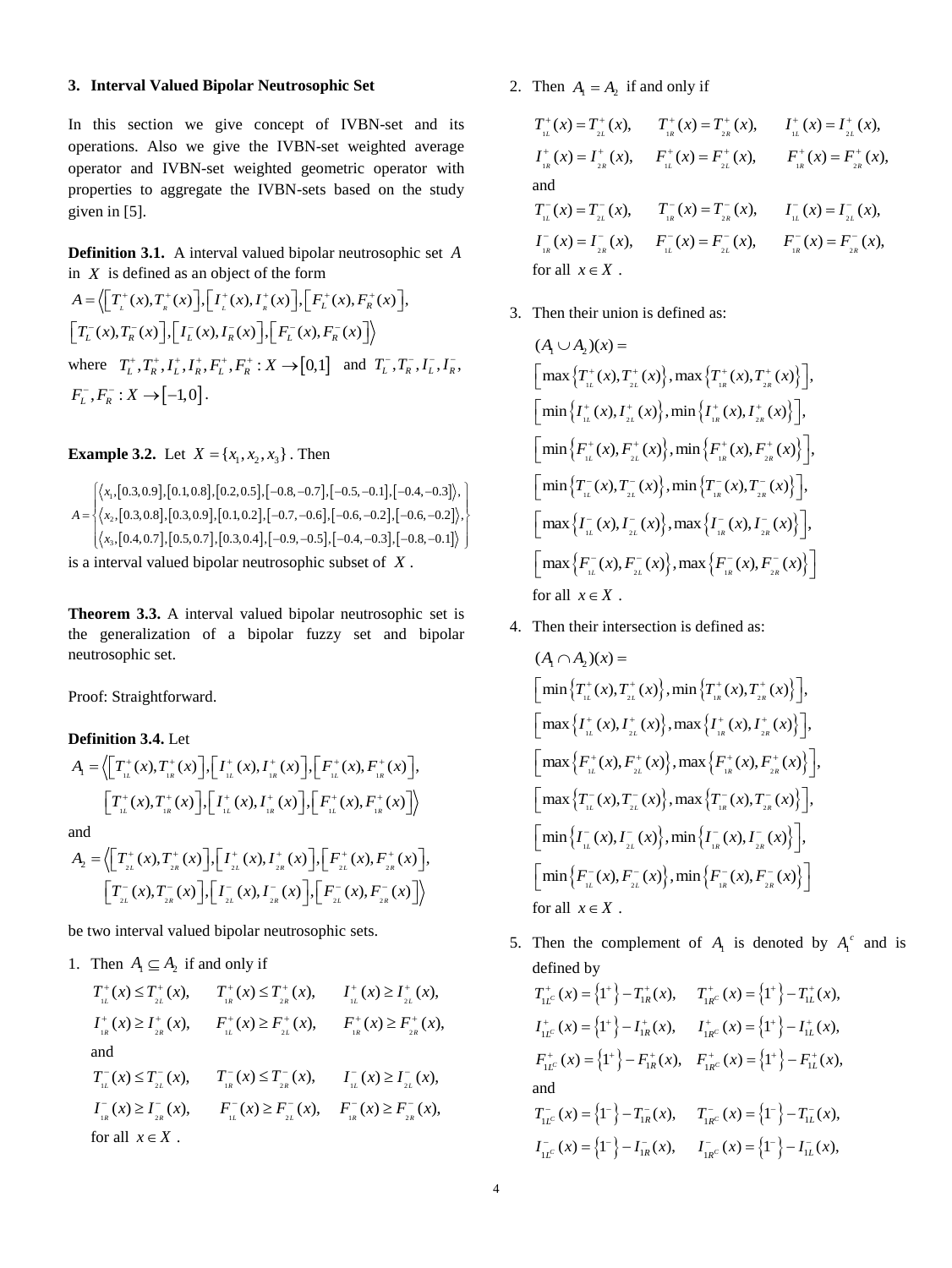$$
F_{1L^c}^-(x) = \left\{1^-\right\} - F_{1R}^-(x), \quad F_{1R^c}^-(x) = \left\{1^-\right\} - F_{1L}^-(x),
$$
  
for all  $x \in X$ .

# **Example 3.5.** Let  $X = \{x_1, x_2, x_3\}$ . Then

$$
A_{\rm I} = \begin{cases} \langle x_{\rm I}, [0.3, 0.9], [0.1, 0.8], [0.2, 0.5], [-0.8, -0.7], [-0.5, -0.1], [-0.4, -0.3] \rangle, \\ \langle x_{\rm 2}, [0.3, 0.8], [0.3, 0.9], [0.1, 0.2], [-0.7, -0.6], [-0.6, -0.2], [-0.6, -0.2] \rangle, \\ \langle x_{\rm s}, [0.4, 0.7], [0.5, 0.7], [0.3, 0.4], [-0.9, -0.5], [-0.4, -0.3], [-0.8, -0.1] \rangle \end{cases}
$$
 and

 $[0.2, 0.8], [0.3, 0.6], [0.3, 0.6], [-0.3, -0.2], [-0.6, -0.2], [-0.5, -0.4]$  $[0.4, 0.7], [0.5, 0.7], [0.2, 0.3], [-0.2, -0.1], [-0.8, -0.3], [-0.9, -0.8]$  $[0.5, 0.6], [0.4, 0.5], [0.1, 0.4], [-0.4, -0.2], [-0.9, -0.5], [-0.7, -0.6]$ 1 2 1 1 2 3 , 0.2, 0.8 , 0.3, 0.6 , 0.3, 0.6 , 0.3, -0.2 , 0.5, -0.2 , 0.5, -0.4  $\rangle$ , , 0.4, 0.7 , 0.5, 0.7 , 0.2, 0.3 , , -0.2, -0.1 , , -0.8, -0.3 , , -0.9, -0.8 , , , 0.5,0.6 , 0.4,0.5 , 0.1,0.4 , , -0.4, -0.2 , , -0.9, -0.5 , , -0.7, -0.6 *x*  $A_2 = \langle x \rangle$ *x*  $\left\{ \left\langle x_1, [0.2, 0.8], [0.3, 0.6], [0.3, 0.6], [-0.3, -0.2], [-0.6, -0.2], [-0.5, -0.4] \right\rangle, \right\}$  $= \left\{ \begin{array}{l} \langle x_2, [0.4, 0.7], [0.5, 0.7], [0.2, 0.3], [-0.2, -0.1], [-0.8, -0.3], [-0.9, -0.8] \rangle, \\ \langle x_3, [0.5, 0.6], [0.4, 0.5], [0.1, 0.4], [-0.4, -0.2], [-0.9, -0.5], [-0.7, -0.6] \rangle \end{array} \right\}$ 

are two interval valued bipolar neutrosophic sets in *<sup>X</sup>* .

Then their union is given as follows:

$$
A_{i} \cup A_{2} = \begin{cases} \langle x_{i}, [0.3, 0.9], [0.1, 0.6], [0.2, 0.5], [-0.8, -0.7], [-0.5, -0.1], [-0.4, -0.3] \rangle, \\ \langle x_{2}, [0.4, 0.8], [0.3, 0.7], [0.1, 0.2], [-0.7, -0.6], [-0.6, -0.2], [-0.6, -0.2] \rangle, \\ \langle x_{3}, [0.5, 0.7], [0.4, 0.5], [0.1, 0.4], [-0.9, -0.5], [-0.4, -0.3], [-0.7, -0.1] \rangle \end{cases}
$$

Then their intersection is given as follows:

$$
A_{i} \cap A_{2} = \n\begin{cases} \n\langle x_{i}, [0.2, 0.8], [0.3, 0.8], [0.3, 0.6], [-0.3, -0.2], [-0.6, -0.2], [-0.5, -0.4] \rangle, \\
\langle x_{2}, [0.3, 0.7], [0.5, 0.9], [0.2, 0.3], [-0.2, -0.1], [-0.8, -0.3], [-0.9, -0.8] \rangle, \\
\langle x_{3}, [0.4, 0.6], [0.5, 0.7], [0.3, 0.4], [-0.4, -0.2], [-0.9, -0.5], [-0.8, -0.6] \rangle\n\end{cases}
$$

**Definition 3.6.** Let

$$
A_{\rm I} = \langle \left[ T_{\rm IL}^+, T_{\rm IR}^+ \right], \left[ I_{\rm IL}^+, I_{\rm IR}^+ \right], \left[ F_{\rm IL}^+, F_{\rm IR}^+ \right], \left[ T_{\rm IL}^-, T_{\rm IR}^- \right],
$$
  
\n
$$
\left[ I_{\rm IL}^-, I_{\rm IR}^- \right], \left[ F_{\rm IL}^-, F_{\rm IR}^- \right] \rangle
$$

and

$$
A_2 = \left\langle \begin{bmatrix} T_{2L}^+, T_{2R}^+ \end{bmatrix}, \begin{bmatrix} I_{2L}^+, I_{2R}^+ \end{bmatrix}, \begin{bmatrix} F_{2L}^+, F_{2R}^+ \end{bmatrix}, \begin{bmatrix} T_{2L}^-, T_{2R}^- \end{bmatrix}, \begin{bmatrix} I_{2L}^-, I_{2R}^- \end{bmatrix}, \begin{bmatrix} I_{2L}^-, I_{2R}^- \end{bmatrix} \right\rangle
$$

be two interval valued bipolar neutrosophic number. Then the operations for NNs are defined as below;

i. 
$$
\lambda A_i = \left\langle \left[ 1 - \left( 1 - T_L^+ \right)^{\lambda}, 1 - \left( 1 - T_R^+ \right)^{\lambda} \right], \right\rangle
$$
  
\n
$$
\left[ \left( I_L^+ \right)^{\lambda}, \left( I_R^+ \right)^{\lambda} \right], \left[ \left( F_L^+ \right)^{\lambda}, \left( F_R^+ \right)^{\lambda} \right],
$$
\n
$$
\left[ - \left( -T_L^- \right)^{\lambda}, - \left( -T_R^- \right)^{\lambda} \right], \left[ - \left( -I_L^- \right)^{\lambda}, - \left( -I_R^- \right)^{\lambda} \right],
$$
\n
$$
\left[ - \left( 1 - \left( 1 - (-F_L^-) \right)^{\lambda} \right), - \left( 1 - \left( 1 - (-F_R^-) \right)^{\lambda} \right) \right\rangle
$$
\nii.  $A_i^{\lambda} = \left\langle \left[ \left( T_L^+ \right)^{\lambda}, \left( T_R^+ \right)^{\lambda} \right], \left[ 1 - \left( 1 - I_L^+ \right)^{\lambda}, 1 - \left( 1 - I_R^+ \right)^{\lambda} \right], \left[ 1 - \left( 1 - (-F_L^-) \right)^{\lambda}, - \left( 1 - (-F_L^-) \right)^{\lambda} \right], - \left( 1 - \left( 1 - (-T_R^-) \right)^{\lambda} \right) \right], \left[ - \left( -I_L^- \right)^{\lambda}, - \left( -I_R^- \right)^{\lambda} \right],$ \n
$$
\left[ - \left( -F_L^- \right)^{\lambda}, - \left( -F_R^- \right)^{\lambda} \right] \right\rangle
$$

iii. 
$$
A_1 + A_2 = \langle \left[ T_{1L}^+ + T_{2L}^+ - T_{1L}^+ T_{2L}^+ , T_{1R}^+ + T_{2R}^+ - T_{1R}^+ T_{2R}^+ \right],
$$
  
\n $\left[ I_{1L}^+ I_{2L}^+, I_{1R}^+ I_{2R}^+ \right], \left[ F_{1L}^+ F_{2L}^+, F_{1R}^+ F_{2R}^+ \right], \left[ -T_{1L}^- T_{2L}^- ,$   
\n $-T_{1R}^- \cdot T_{2R}^- \right], \left[ -(-I_{1L}^- - I_{2L}^- - I_{1L}^- I_{2L}^-),$   
\n $-(-I_{1R}^- - I_{2R}^- - I_{1R}^- I_{2R}^-) \right], \left[ -(-F_{1L}^- - F_{2L}^- - F_{1L}^- \cdot F_{2L}^-),$   
\n $-(-F_{1R}^- - F_{2R}^- - F_{1R}^- \cdot F_{2R}^-) \right] \rangle$   
\niv.  $A_1 A_2 = \langle \left[ T_{1L}^+ T_{2L}^+, T_{1R}^+ T_{2R}^+ \right],$   
\n $\left[ I_{1L}^+ + I_{2L}^+ - I_{1L}^+ I_{2L}^+ , I_{1R}^+ + I_{2R}^+ - I_{1R}^+ I_{2R}^+ \right],$   
\n $\left[ F_{1L}^+ + F_{2L}^+ - F_{1L}^+ \cdot F_{2L}^+ , F_{1R}^+ + F_{2R}^- - F_{1R}^+ \cdot F_{2R}^+ \right],$   
\n $\left[ -(-T_{1L}^- - T_{2L}^- - T_{1L}^- T_{2L}^-), -(-T_{1R}^- - T_{2R}^- - T_{1R}^- T_{2R}^-) \right],$   
\n $\left[ I_{1L}^- I_{2L}^- , I_{1R}^- I_{2R}^- \right], \left[ F_{1L}^- F_{2L}^- , F_{1R}^- F_{2R}^- \right] \rangle$ 

where  $\lambda > 0$ .

**Definition 3.7.** Let  
\n
$$
\tilde{a} = \langle \left[T_L^+, T_R^+\right], \left[I_L^+, I_R^+\right], \left[F_L^+, F_R^+\right], \left[T_L^-, T_R^-\right], \left[I_L^-, I_R^-\right], \left[F_L^-, F_R^-\right]\rangle
$$

be a interval valued bipolar neutrosophic number. Then, the score function  $S(\tilde{a})$  accuracy function  $A(\tilde{a})$  and certainty function  $C(\tilde{a})$  of an NBN are defined as follows:

$$
S(\tilde{a}) = \frac{1}{12} \Big( T_L^+ + T_R^+ + 1 - I_L^+ + 1 - I_R^+ + 1 - F_L^+ + 1 - F_R^+ + 1 + T_L^- + 1 + T_R^- - I_L^- - I_R^- - F_L^- - F_R^- \Big)
$$
  

$$
A(\tilde{a}) = T_L^+ + T_R^+ - F_L^+ - F_R^+ + T_L^- + T_R^- - F_L^- - F_R^-
$$
  

$$
C(\tilde{a}) = T_L^+ + T_R^+ - F_L^- - F_R^-
$$

The comparison method can be defined as follows:

- i. If  $S(\tilde{a}_1) > S(\tilde{a}_2)$ , then  $\tilde{a}_1$  is greater than  $\tilde{a}_2$ , that is,  $\tilde{a}_1$  is superior to  $\tilde{a}_2$ , denoted by  $\tilde{a}_1 > \tilde{a}_2$ ;
- ii.  $S(\tilde{a}_1) = S(\tilde{a}_2)$ , and  $A(\tilde{a}_1) > A(\tilde{a}_2)$ , then  $\tilde{a}_1$  is greater than  $\tilde{a}_2$ , that is,  $\tilde{a}_1$  is superior to  $\tilde{a}_2$ , denoted by  $\tilde{a}_1 < \tilde{a}_2$ ;
- iii. If  $S(\tilde{a}_1) = S(\tilde{a}_2)$ ,  $A(\tilde{a}_1) = A(\tilde{a}_2)$ , and  $C(\tilde{a}_1) >$  $C(\tilde{a}_2)$ , then  $\tilde{a}_1$  is greater than  $\tilde{a}_2$ , that is,  $\tilde{a}_1$  is superior to  $\tilde{a}_2$ , denoted by  $\tilde{a}_1 > \tilde{a}_2$ ;
- iv. If  $S(\tilde{a}_1) = S(\tilde{a}_2)$ ,  $A(\tilde{a}_1) > A(\tilde{a}_2)$ , and  $C(\tilde{a}_1) =$  $C(\tilde{a}_2)$ , then  $\tilde{a}_1$  is equal to  $\tilde{a}_2$ , that is,  $\tilde{a}_1$  is indifferent to  $\tilde{a}_2$ , denoted by  $\tilde{a}_1 > \tilde{a}_2$ ;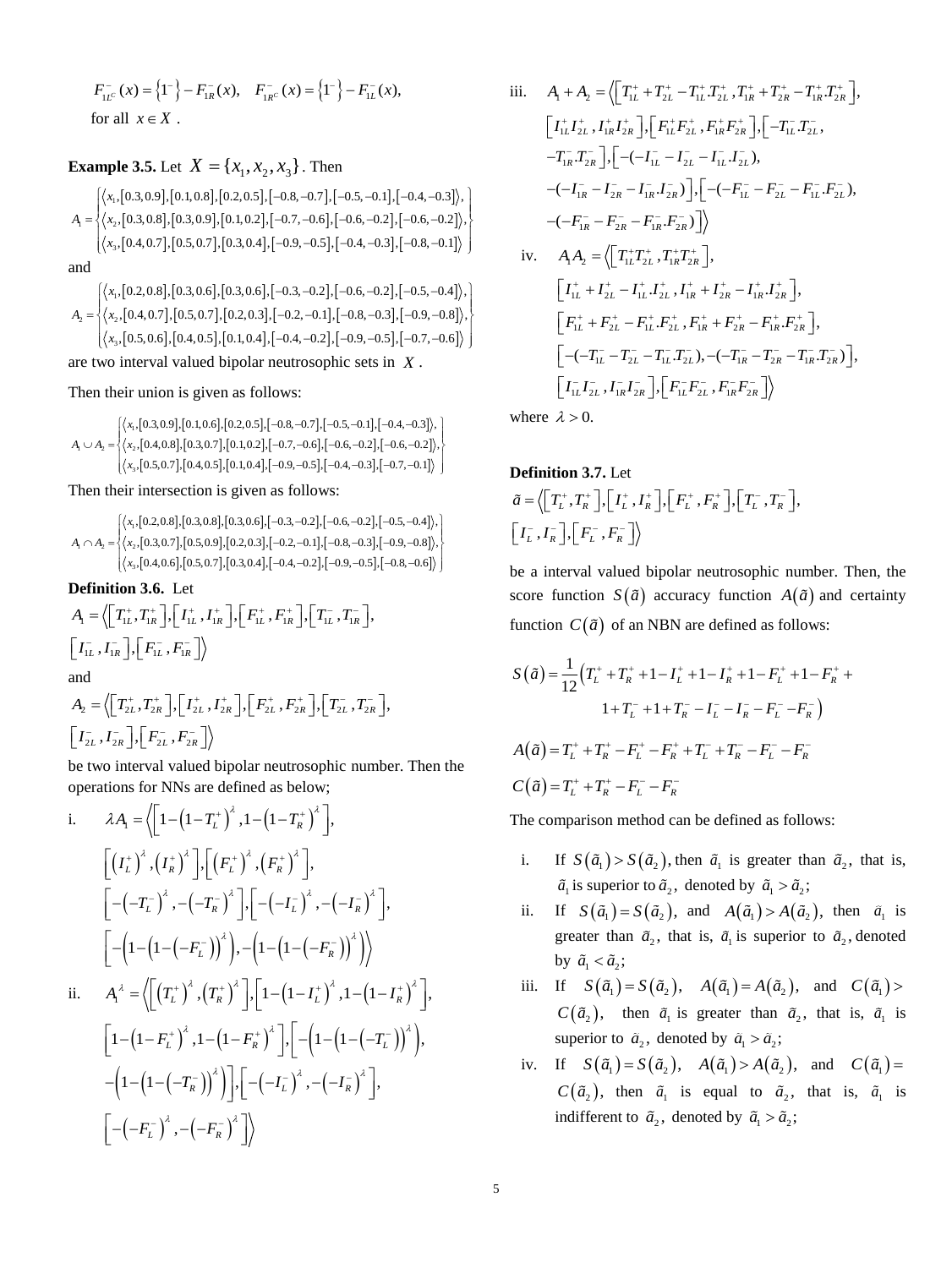# **Definition 3.8.** Let

$$
\tilde{a}_{j} = \Big\langle \Big[T_{jL}^{+}, T_{jR}^{+}\Big], \Big[T_{jL}^{+}, I_{jR}^{+}\Big], \Big[F_{jL}^{+}, F_{jR}^{+}\Big], \Big[T_{jL}^{-}, T_{jR}^{-}\Big],
$$
  

$$
\Big[T_{jL}^{-}, I_{jR}^{-}\Big], \Big[F_{jL}^{-}, F_{jR}^{-}\Big]\Big\rangle \Big(j=1, 2, ..., n\Big)
$$

be a family of interval valued bipolar neutrosophic numbers. A mapping  $A_W : \mathfrak{I}_n \to \mathfrak{I}$  is called interval valued bipolar neutrosophic weighted average operator if it satisfies

$$
A_{w} (\tilde{a}_{1}, \tilde{a}_{2}, ..., \tilde{a}_{n}) = \sum_{j=1}^{n} w_{j} \tilde{a}_{j}
$$
\n
$$
= \left\langle \left[ 1 - \prod_{j=1}^{n} (1 - T_{jL}^{+})^{w_{j}}, 1 - \prod_{j=1}^{n} (1 - T_{jR}^{+})^{w_{j}} \right], \left[ \prod_{j=1}^{n} (F_{jL}^{+})^{w_{j}}, \prod_{j=1}^{n} (F_{jR}^{+})^{w_{j}} \right], \left[ \prod_{j=1}^{n} (F_{jR}^{+})^{w_{j}} \right], \left[ -\prod_{j=1}^{n} (-T_{jL}^{-})^{w_{j}}, -\prod_{j=1}^{n} (-T_{jR}^{-})^{w_{j}} \right], \left[ -\left( 1 - \prod_{j=1}^{n} (1 - (-T_{jL}^{-}))^{w_{j}} \right), -\left( 1 - \prod_{j=1}^{n} (1 - (-T_{jR}^{-}))^{w_{j}} \right) \right], \left[ -\left( 1 - \prod_{j=1}^{n} (1 - (-F_{jL}^{-}))^{w_{j}} \right), -\left( 1 - \prod_{j=1}^{n} (1 - (-F_{jR}^{-}))^{w_{j}} \right) \right] \right\rangle
$$

where  $w_j$  is the weight of  $\tilde{a}_j$  ( $j = 1, 2, ..., n$ ),  $w_j \in [0,1]$  and

$$
\sum_{j=1}^n w_j = 1.
$$

**Theorem 3.9.** Let  
\n
$$
\tilde{a}_{j} = \langle \left[ T^{+}_{jL}, T^{+}_{jR} \right], \left[ I^{+}_{jL}, I^{+}_{jR} \right], \left[ F^{+}_{jL}, F^{+}_{jR} \right], \left[ T^{-}_{jL}, T^{-}_{jR} \right], \left[ T^{-}_{jL}, I^{-}_{jR} \right], \left[ F^{-}_{jL}, F^{-}_{jR} \right] \rangle (j = 1, 2, ..., n)
$$

be a family of interval valued bipolar neutrosophic numbers. Then,

i. If  $\tilde{a}_j = \tilde{a}$  for all  $j = 1, 2, ..., n$  then,

$$
A_{W}\left(\tilde{a}_{1},\tilde{a}_{2},...,\tilde{a}_{n}\right)=\tilde{a}
$$

ii. 
$$
\min_{j=1,2,...,n} \tilde{a}_j \le A_w \left( \tilde{a}_1, \tilde{a}_2, \dots, \tilde{a}_n \right) \le \max_{j=1,2,...,n} \tilde{a}_j
$$

iii. If  $\tilde{a}_j = \tilde{a}_j^*$  for all  $j = 1, 2, ..., n$  then,  $A_W\left(\tilde{a}_1, \tilde{a}_2, ..., \tilde{a}_n\right) \leq A_W\left(\tilde{a}_1^*, \tilde{a}_2^*, ..., \tilde{a}_n^*\right)$ 

# **Definition 3.10.** Let

$$
\tilde{a}_{j} = \Big\langle \Big[T_{jL}^{+}, T_{jR}^{+}\Big], \Big[I_{jL}^{+}, I_{jR}^{+}\Big], \Big[F_{jL}^{+}, F_{jR}^{+}\Big], \Big[T_{jL}^{-}, T_{jR}^{-}\Big],
$$
  

$$
\Big[I_{jL}^{-}, I_{jR}^{-}\Big], \Big[F_{jL}^{-}, F_{jR}^{-}\Big]\Big\rangle \Big(j=1, 2, ..., n\Big)
$$

be a family of interval valued bipolar neutrosophic numbers. A mapping  $G_w : \mathfrak{I}_n \to \mathfrak{I}$  is called interval valued bipolar neutrosophic weighted geometric operator if it satisfies

$$
G_{w}(\tilde{a}_{1}, \tilde{a}_{2},..., \tilde{a}_{n}) = \prod_{j=1}^{n} \tilde{a}_{j}^{w_{j}}
$$
\n
$$
= \left\langle \left[ \prod_{j=1}^{n} (T_{jL}^{+})^{w_{j}}, \prod_{j=1}^{n} (T_{jR}^{+})^{w_{j}} \right], \left[ 1 - \prod_{j=1}^{n} (1 - I_{jL}^{+})^{w_{j}}, 1 - \prod_{j=1}^{n} (1 - I_{jR}^{+})^{w_{j}} \right], \left[ 1 - \prod_{j=1}^{n} (1 - F_{jL}^{+})^{w_{j}}, 1 - \prod_{j=1}^{n} (1 - F_{jR}^{+})^{w_{j}} \right], \left[ - \left( 1 - \prod_{j=1}^{n} (1 - (-T_{jL}^{-}))^{w_{j}} \right), - \left( 1 - \prod_{j=1}^{n} (1 - (-T_{jR}^{-}))^{w_{j}} \right) \right], \left[ - \prod_{j=1}^{n} (-I_{jL}^{-})^{w_{j}}, - \prod_{j=1}^{n} (-I_{jR}^{-})^{w_{j}} \right], \left[ - \prod_{j=1}^{n} (-F_{jL}^{-})^{w_{j}}, - \prod_{j=1}^{n} (-F_{jR}^{-})^{w_{j}} \right] \right\rangle
$$

where  $w_j$  is the weight of  $\tilde{a}_j$  ( $j = 1, 2, ..., n$ ),  $w_j \in [0,1]$  and 1  $\sum_{i=1}^{n} w_i = 1$ ∠ '' *j*<br>*j* =1 *w*  $\sum_{i=1} w_i = 1$ .

# **Theorem 3.11.** Let

$$
\tilde{a}_{j} = \left\langle \left[ T^{+}_{jL}, T^{+}_{jR} \right], \left[ I^{+}_{jL}, I^{+}_{jR} \right], \left[ F^{+}_{jL}, F^{+}_{jR} \right], \left[ T^{-}_{jL}, T^{-}_{jR} \right],
$$
\n
$$
\left[ I^{-}_{jL}, I^{-}_{jR} \right], \left[ F^{-}_{jL}, F^{-}_{jR} \right] \right\rangle (j = 1, 2, ..., n)
$$

be a family of interval valued bipolar neutrosophic numbers. Then,

- i. If  $\tilde{a}_j = \tilde{a}$  for all  $j = 1, 2, ..., n$  then,  $G_W(\tilde{a}_1, \tilde{a}_2, ..., \tilde{a}_n) = \tilde{a}$
- ii.  $\min_{j=1,2,...,n} \tilde{a}_j \le G_{\mathsf{W}}(\tilde{a}_1, \tilde{a}_2, ..., \tilde{a}_n) \le \max_{j=1,2,...,n} \tilde{a}_j$
- iii. If  $\tilde{a}_j = \tilde{a}_j^*$  for all  $j = 1, 2, ..., n$  then,

$$
G_{\mathrm{W}}\left(\tilde{a}_{1},\tilde{a}_{2},...,\tilde{a}_{n}\right) \leq G_{\mathrm{W}}\left(\tilde{a}_{1}^{*},\tilde{a}_{2}^{*},...,\tilde{a}_{n}^{*}\right)
$$

Note that the aggregation results are still NBNs

# **4. NBN- Decision Making Method**

In this section, we develop an approach based on the  $A_W$  (or  $G_W$ ) operator and the above ranking method to deal with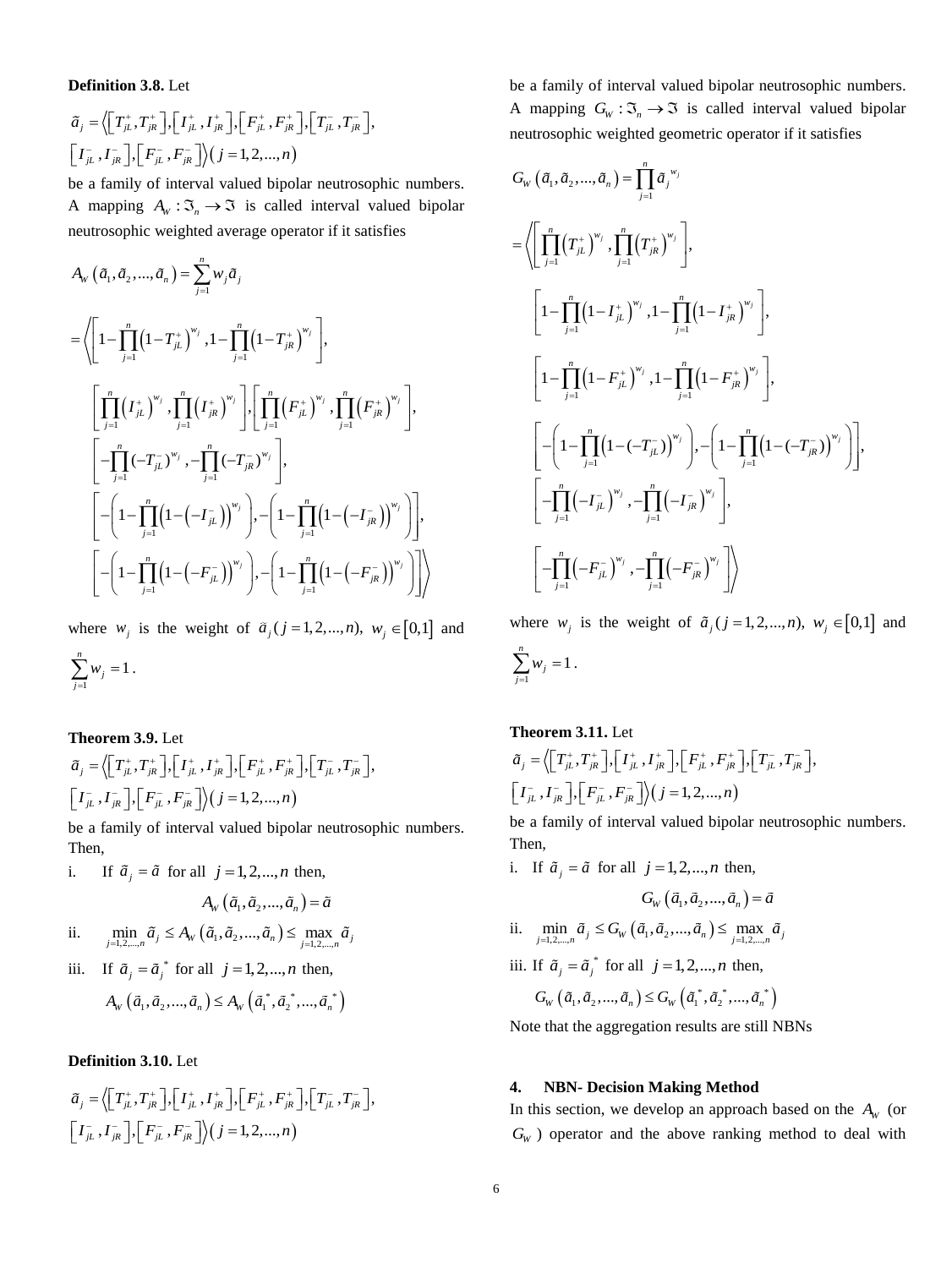multiple criteria decision making problems with interval valued bipolar neutrosophic information.

Suppose that  $A = \{A_1, A_2, ..., A_m\}$  and  $C = \{C_1, C_2, ..., C_n\}$  is the set of alternatives and criterions or attributes, respectively. Let  $w = (w_1, w_2, ..., w_n)^T$  be the weight vector of attributes, such that  $\sum_{i=1}^{n}$  $\sum_{i=1}^{n} w_i = 1$ *j j w*  $\sum_{j=1}^{n} w_j = 1$ ,  $w_j \ge 0$  (*j* = 1, 2, ..., *n*) and  $w_j$ refers to the weight of attribute  $C_j$ . An alternative on

criterions is evaluated by the decision maker, and the evaluation values are represented by the form of interval valued bipolar neutrosophic numbers. Assume that

$$
\left(\tilde{a}_{ij}\right)_{m\times n} = \left(\left\langle \begin{bmatrix} T_{ijL}^+, T_{ijk}^+ \end{bmatrix}, \begin{bmatrix} I_{ijL}^+, I_{ijk}^+ \end{bmatrix}, \begin{bmatrix} F_{ijL}^+, F_{ijk}^+ \end{bmatrix}, \begin{bmatrix} T_{ijL}^-, T_{ijk}^- \end{bmatrix}, \begin{bmatrix} I_{ijL}^-, I_{ijk}^- \end{bmatrix}, \begin{bmatrix} F_{ijL}^-, F_{ijk}^- \end{bmatrix}\right\rangle
$$

is the decision matrix provided by the decision maker;  $\tilde{a}_{ij}$  is a interval valued bipolar neutrosophic number for alternative  $A_i$  associated with the criterions  $C_j$ . We have the conditions

 $T_{ijL}^+, T_{ijk}^+, I_{ijL}^+, I_{ijk}^+, F_{ijL}^+, F_{ijk}^+$ , and  $T_{ijL}^-, T_{ijk}^-, I_{ijL}^-, I_{ijk}^-, F_{ijL}^-, F_{ijk}^- \in [0,1]$ such that

$$
0 \le T_{ijL}^+ + T_{ijk}^+ + I_{ijL}^+ + I_{ijk}^+ + F_{ijL}^+ + F_{ijk}^- -
$$
  

$$
T_{ijL}^- - T_{ijR}^- - I_{ijL}^- - I_{ijk}^- - F_{ijL}^- - F_{ijk}^- \le 12
$$

for  $(i = 1, 2, ..., m)$  and  $(j = 1, 2, ..., n)$ .

Now, we can develop an algorithm as follows;

#### **Algorithm**

**Step 1.** Construct the decision matrix provided by the decision maker as;

$$
\left(\tilde{a}_{ij}\right)_{m\times n} = \left(\left\langle \begin{bmatrix} T_{ijL}^+, T_{ijR}^+ \end{bmatrix}, \begin{bmatrix} I_{ijL}^+, I_{ijR}^+ \end{bmatrix}, \begin{bmatrix} F_{ijL}^+, F_{ijk}^+ \end{bmatrix}, \begin{bmatrix} T_{ijL}^-, T_{ijk}^- \end{bmatrix}, \begin{bmatrix} I_{ijL}^-, I_{ijk}^- \end{bmatrix}\right],
$$
  

$$
\left[\begin{bmatrix} I_{ijL}^-, I_{ijk}^- \end{bmatrix}, \begin{bmatrix} F_{ijL}^-, F_{ijk}^- \end{bmatrix}\right\rangle_{m\times n}
$$

**Step 2.** Compute  $\tilde{a}_i = A_w(\tilde{a}_{i1}, \tilde{a}_{i2},..., \tilde{a}_{in})$  (or  $G_w(\tilde{a}_{i1}, \tilde{a}_{i2}, ...)$ ...,  $\tilde{a}_{i}$  (*i* = 1, 2, ..., *m*)

**Step 3**. Calculate the score values of  $S(\tilde{a}_i)$  for the  $(i = 1,$ 2,...,*m*) collective overall interval valued bipolar neutrosophic number of  $\tilde{a}_i$  (*i* = 1, 2, ..., *m*)

**Step 4.** Rank all the software systems of  $\tilde{a}_i$  (*i* = 1, 2, ..., *m*) according to the score values

Now, we give a numerical example as follows;

**Example 4.1.** Let us consider decision making problem adapted from Ye [14]. There is an investment company, which wants to invest a sum of money in the best option. There is a panel with the set of the four alternatives is denoted by  $C_1 = \text{car company } C_2 = \text{food company } C_3 =$ computer company,  $C_4$  = arms company to invest the money. The investment company must take a decision according to the set of the four attributes is denoted by  $A_1 =$  risk,  $A_2 =$ growth,  $A_3$  = environmental impact,  $A_4$  = performance. Also, the weight vector of the attributes  $C_j$  ( $j = 1, 2, 3, 4$ ) is  $w = (0.24, 0.26, 0.26, 0.24)^T$ . Then the according to this algorithm, we have,

**Step1.** Construct the decision matrix provided by the customer as;

 $\overline{a}$ 

| Table 1: Decision matrix given by customer |  |  |  |
|--------------------------------------------|--|--|--|
|--------------------------------------------|--|--|--|

| $A_1$   | $\langle [0.5, 0.6], [0.2, 0.5], [0.1, 0.7], [-0.2, -0.1], [-0.6, -0.2], [-0.4, -0.3] \rangle$                                                        |
|---------|-------------------------------------------------------------------------------------------------------------------------------------------------------|
| $A_{2}$ | $\big\langle \big[0.1, 0.2\big], \big[0.3, 0.8\big], \big[0.2, 0.4\big], \big[-0.5, -0.2\big], \big[-0.9, -0.3\big], \big[-0.6, -0.1\big]\big\rangle$ |
| $A_3$   | $\big\langle \big[0.4, 0.8\big], \big[0.4, 0.6\big], \big[0.4, 0.6\big], \big[-0.3 - 0.2\big], \big[-0.7, -0.5\big], \big[-0.5, -0.4\big]\big\rangle$ |
| A4      | $\big\langle \big[0.6, 0.9\big], \big[0.3, 0.8\big], \big[0.5, 0.6\big], \big[-0.8, -0.5\big], \big[-0.5, -0.1\big], \big[-0.2, -0.1\big]\big\rangle$ |
|         |                                                                                                                                                       |
|         |                                                                                                                                                       |
|         |                                                                                                                                                       |
|         |                                                                                                                                                       |

| $A_1$          | $\langle [0.3, 0.9], [0.1, 0.8], [0.2, 0.5], [-0.8, -0.7], [-0.5, -0.1], [-0.4, -0.1] \rangle$                                                                                          |
|----------------|-----------------------------------------------------------------------------------------------------------------------------------------------------------------------------------------|
| A <sub>2</sub> | $\langle [0.2, 0.8], [0.1, 0.4], [0.3, 0.4], [-0.5, -0.1], [-0.3, -0.1], [-0.9, -0.4] \rangle$                                                                                          |
| $A_3$          | $\langle [0.1, 0.6], [0.3, 0.9], [0.3, 0.5], [-0.8, -0.7], [-0.4, -0.3], [-0.7, -0.6] \rangle$                                                                                          |
| $A_4$          | $\langle [0.1, 0.2], [0.8, 0.9], [0.2, 0.7], [-0.5, -0.4], [-0.6, -0.3], [-0.5, -0.3] \rangle$                                                                                          |
|                |                                                                                                                                                                                         |
|                |                                                                                                                                                                                         |
|                | $C_{3}$                                                                                                                                                                                 |
| A <sub>1</sub> | $\langle [0.1, 0.6], [0.1, 0.5], [0.1, 0.4], [-0.5, -0.2], [-0.7, -0.3], [-0.4, -0.2] \rangle$                                                                                          |
| A <sub>2</sub> |                                                                                                                                                                                         |
| $A_3$          | $\langle [0.3, 0.4], [0.1, 0.6], [0.5, 0.7], [-0.5, -0.1], [-0.8, -0.7], [-0.9, -0.8] \rangle$<br>$\langle$ [0.3,0.9],[0.2,0.8],[0.2,0.3],[-0.5,-0.4],[-0.6,-0.5],[-0.7,-0.6] $\rangle$ |
| $A_4$          | $\langle [0.2, 0.7], [0.5, 0.8], [0.8, 0.9], [-0.9, -0.8], [-0.8, -0.5], [-0.5, -0.2] \rangle$                                                                                          |

|         | C4                                                                                                                                                    |
|---------|-------------------------------------------------------------------------------------------------------------------------------------------------------|
| $A_{1}$ | $\big\langle \big[0.6, 0.8\big], \big[0.4, 0.6\big], \big[0.1, 0.3\big], \big[-0.4, -0.3\big], \big[-0.6, -0.3\big], \big[-0.7, -0.5\big]\big\rangle$ |
| A,      | $\big\langle \big[0.3, 0.8\big], \big[0.3, 0.9\big], \big[0.1, 0.2\big], \big[-0.8, -0.6\big], \big[-0.6, -0.4\big], \big[-0.4, -0.2\big]\big\rangle$ |
| $A_{2}$ | $\big\langle \big[0.7,0.9\big], \big[0.1,0.4\big], \big[0.2,0.6\big], \big[-0.7,-0.6\big], \big[-0.9,-0.5\big], \big[-0.3,-0.2\big]\big\rangle$       |
| $A_4$   | $\big\langle \big[0.4, 0.6\big], \big[0.3, 0.5\big], \big[0.1, 0.7\big], \big[-0.3, -0.1\big], \big[-0.6, -0.5\big], \big[-0.7, -0.3\big]\big\rangle$ |
|         |                                                                                                                                                       |
|         |                                                                                                                                                       |

**Step** 2. Compute  $\tilde{a}_i = A_w \left( \tilde{a}_{i1}, \tilde{a}_{i2}, \tilde{a}_{i3}, \tilde{a}_{i4} \right)$ for each  $(i = 1, 2, 3, 4)$  as;

 $\tilde{a}$   $\langle [0.4, 0.8], [0.2, 0.6], [0.1, 0.5], [-0.4, -0.3], [-0.6, -0.2], [-0.5, -0.3] \rangle$